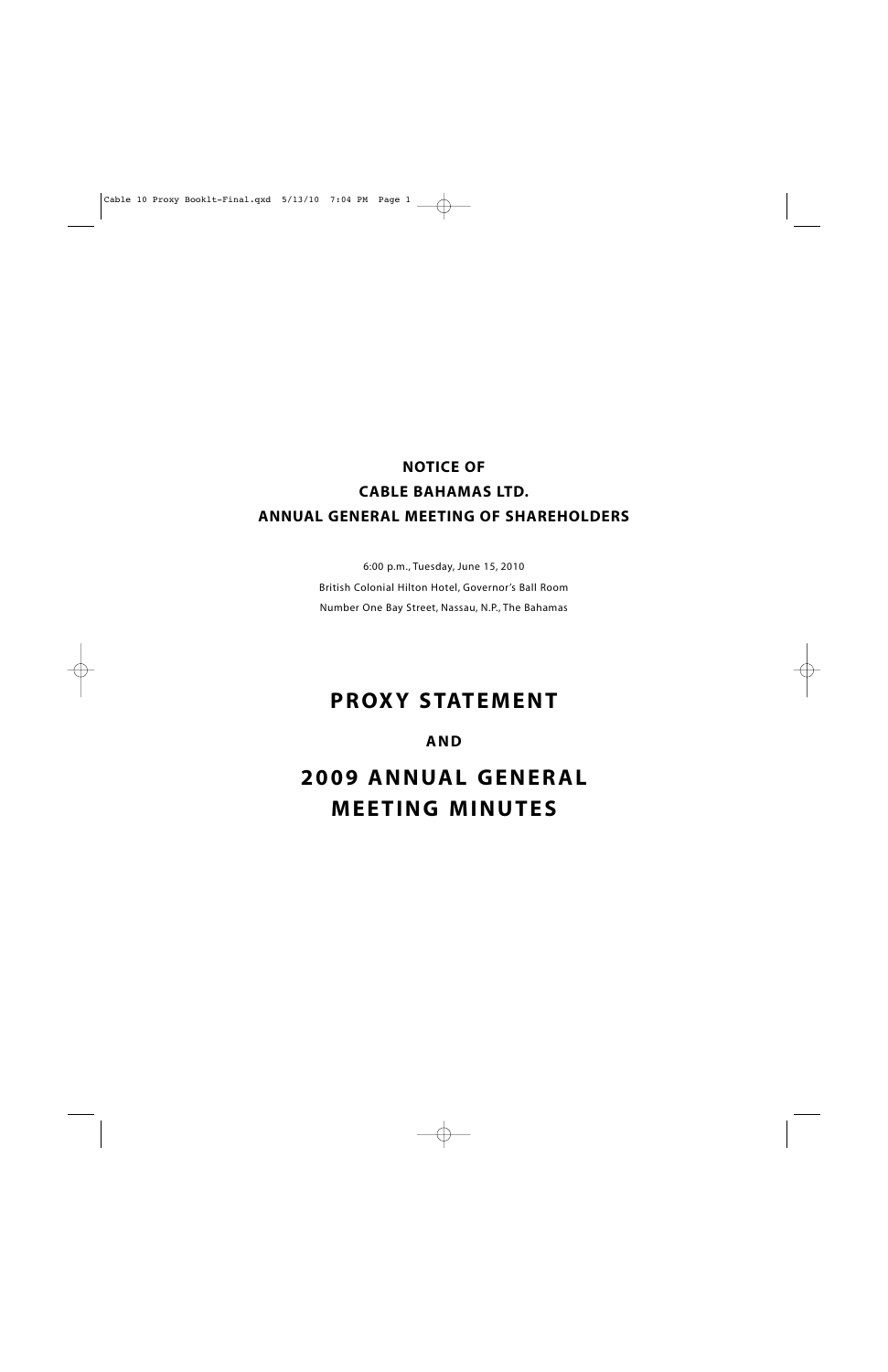## **NOTICE OF ANNUAL GENERAL MEETING CABLE BAHAMAS LTD.**

#### **TUESDAY, JUNE 15, 2010 AT 6:00 P.M.**

#### **BRITISH COLONIAL HILTON HOTEL, GOVERNORS BALLROOM**

#### **ITEMS OF BUSINESS:**

- (1) To announce the results of the examination of proxies, declare a quorum present and proceed to business;
- (2) To read and approve the minutes of the last Annual General Meeting held on September 23, 2009.
- (3) To receive and consider the Chairman's report;
- (4) To receive and approve the financial statements and the reports of the directors and auditors thereon;
- (5) To elect Directors for the ensuing year and fix their remuneration;
- (6) To confirm and approve dividends paid for the year ended December 31, 2009;
- (7) To consider and approve a standard resolution ratifying and confirming all acts, transactions and proceedings of the directors, officers and employees of the Company;
- (8) To approve the appointment of the Auditor of the Company, and authorise the directors to fix their remuneration;
- (9) To approve changes to the Memorandum and Articles of Association; and
- (10) To transact such other business as may properly come before the meeting and any adjournment thereof.

#### **RECORD DATE:**

Holders of Ordinary Shares of record at the close of business on May 21st, 2010 are entitled to vote at the meeting.

#### **FINANCIAL STATEMENTS:**

The Company's 2009 audited financial statements are included in the Company's 2009 Annual Report, which is enclosed as part of the proxy soliciting material.

#### **PROXY VOTING:**

It is important that your shares be represented and voted at the meeting. You can vote your shares by appearing in person or by completing and returning the proxy form enclosed.You can revoke a proxy at any time prior to its exercise at the meeting by following the instructions in the accompanying proxy statement.

By order of the Board of Directors:

 $\frac{1}{2}$ 

**Barry Williams**

May 21st, 2010 Secretary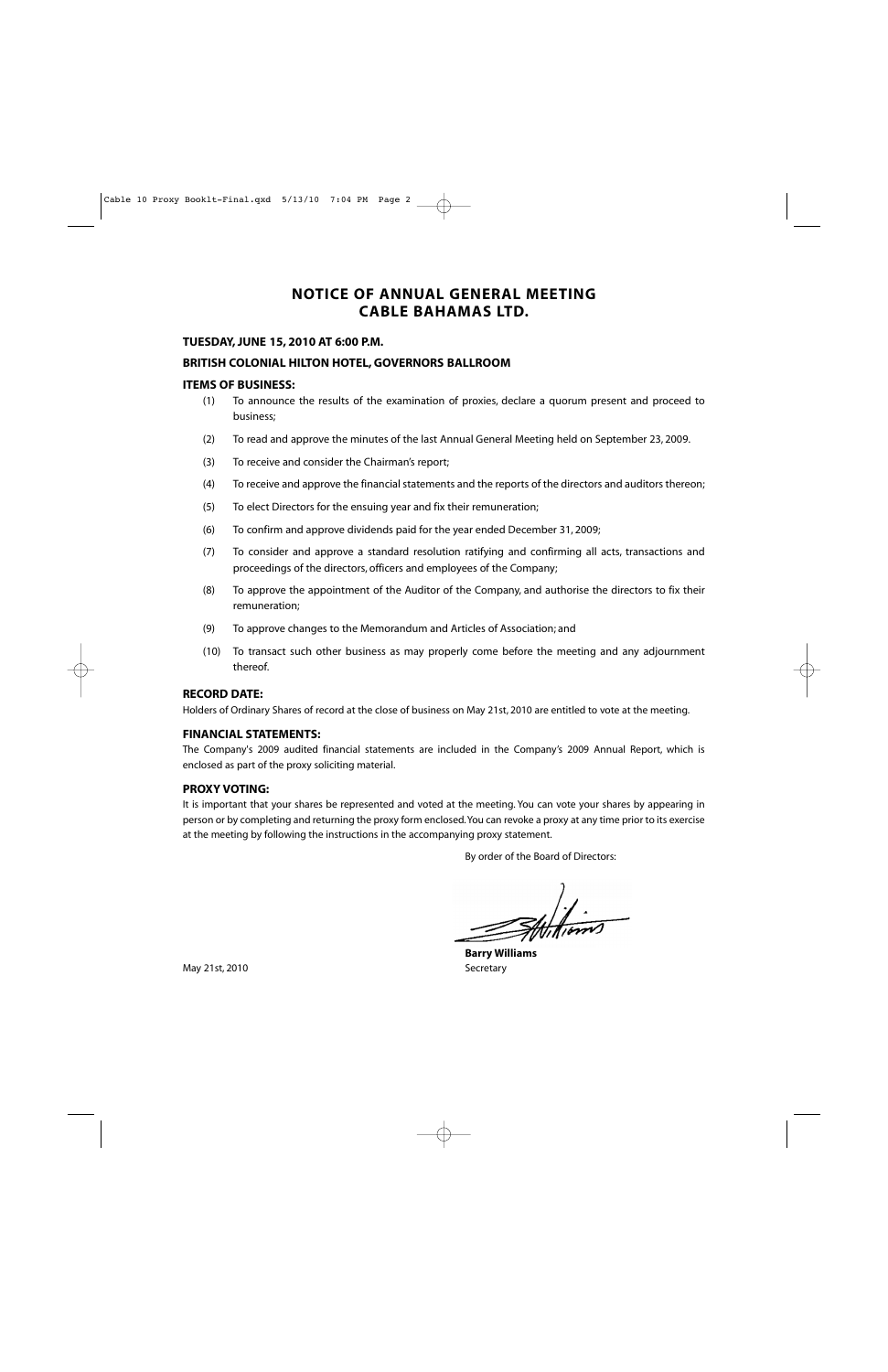## **CABLE BAHAMAS LTD. PROXY STATEMENT**

We are providing these proxy materials in connection with the solicitation, by the Board of Directors of Cable Bahamas Ltd., of proxies to be voted at the Company's Annual General Meeting of Shareholders and at any meeting following adjournment thereof.

Shareholders are advised that no shareholder proposal has been filed. Further, no action is proposed by the Board of Directors, which would create the possibility of a "dissenting shareholder" under Section 159 of The Companies Act, 1992. The Board of Directors is also not aware of any solicitation of proxies by a person or group adverse to present management of this Company.

You are cordially invited to attend the Annual General Meeting on Tuesday June 15, 2010 beginning at 6 p.m. Shareholders will be admitted beginning at 5:30 p.m.The meeting will be held at the Governors Ballroom at the British Colonial Hilton Hotel.

This financial year of Cable Bahamas Ltd. began on January 1, 2009 and ended December 31, 2009. References in this proxy statement to the year 2009 or financial year refer to the period mentioned above.

We are mailing this proxy statement, accompanying forms of proxy, annual report and voting instructions on May 21st, 2010 to holders of record of the Company's ordinary shares as at the close of business on May 21st, 2010.

## **PROXIES AND VOTING PROCEDURES**

The Board of Directors and the management of the Company do not contemplate the solicitation of proxies otherwise than by mail. The total amount estimated to be spent in connection with this solicitation of proxies is \$4,000.

## **Proxy Submission**

A shareholder has the right to appoint a person or company (who need not be a shareholder), other than the persons designated by the directors as proxyholders in the accompanying form of proxy, to represent the shareholder at the meeting by striking out the names of the persons so designated and inserting the name of the chosen proxyholder in the blank space provided for that purpose in the form of proxy, or by completing and signing another proper form of proxy. A proxy must be in writing and must be executed by the shareholder or by an attorney authorized in writing.The proxy must arrive by mail or be delivered by hand to the offices of Bahamas Central Securities Depository, 50 Exchange Place, Bay Street, P. O. Box EE-15672, Nassau, Bahamas no later than 4:00 p.m. June 14th, 2010.

## **Revocation of Proxy**

A shareholder who executes and returns the accompanying form of proxy may revoke it by an instrument in writing executed by such shareholder or attorney authorized in writing and deposited at the offices of Bahamas Central Securities Depositary, at any time up to and including the last business day preceding the day of the meeting, or with the Chairman of the meeting on the day of the meeting prior to the commencement thereof or in any other manner permitted by law.

## **Voting by Proxy**

All shares entitled to vote and represented by properly completed proxies received prior to the meeting and not revoked will be voted at the meeting as specified by the shareholder. **If you do not indicate how your shares should be voted on a matter included in the proxy form, the shares represented by your properly completed proxy will be voted in the affirmative for each proposal.**

If any other matters are properly presented at the annual meeting for consideration, including, among other things, consideration of a motion to adjourn the meeting to another time or place, the persons named as proxies and acting thereunder will have discretion to vote on those matters according to their best judgment to the same extent as the person delivering the proxy would be entitled to vote. At the date this proxy statement went to press, we did not anticipate that any other matters would be raised at the meeting.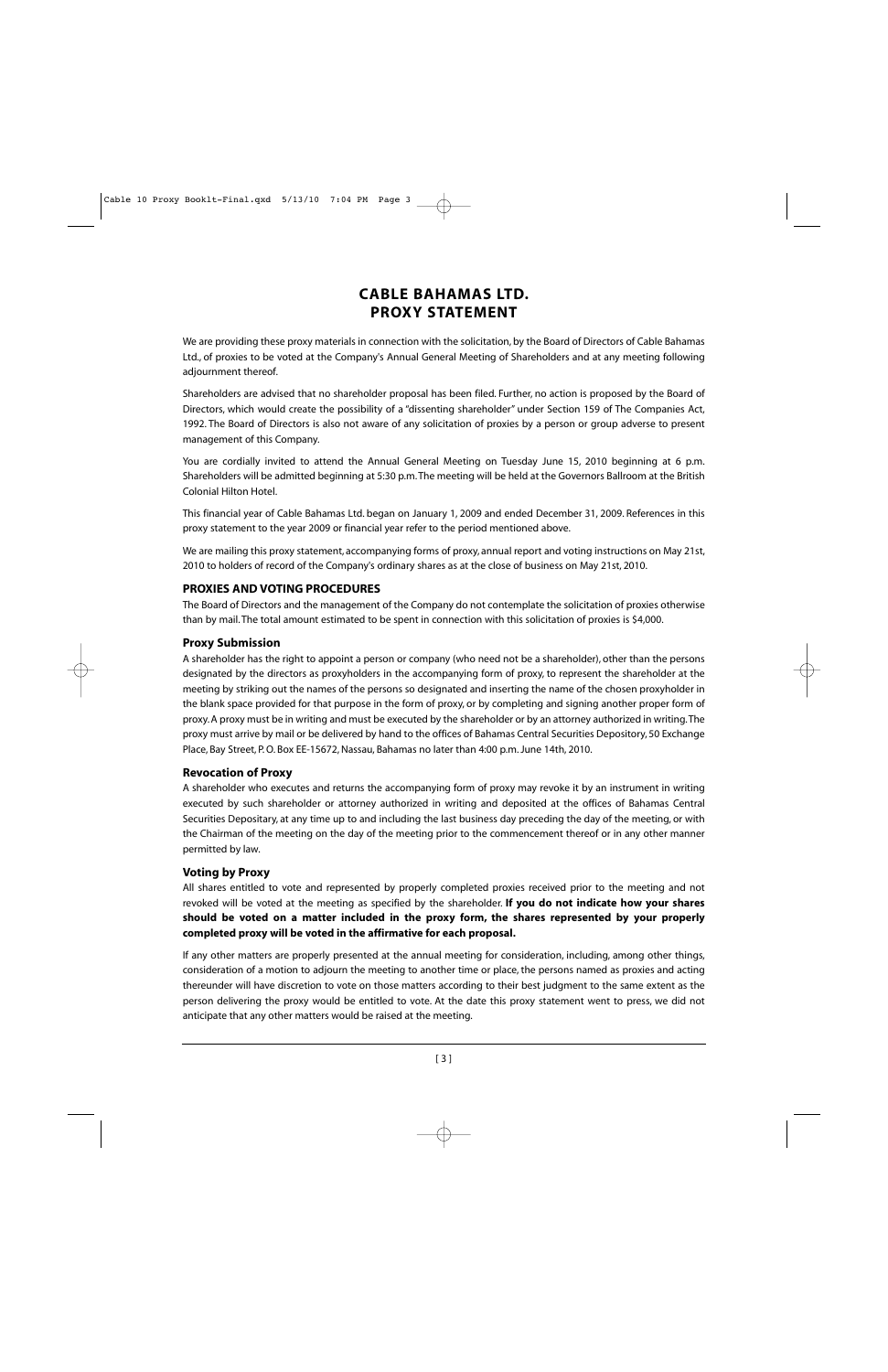## **SHAREHOLDERS ENTITLED TO VOTE AND VOTING SECURITIES**

Ordinary shareholders at the close of business on the record date are entitled to notice of and to vote at the Annual General Meeting.

On May 21st, 2010 there were 18,668,224 ordinary shares of par value \$1.00 each outstanding. Each share is entitled to one vote on each matter properly brought before the meeting.

At the close of business on May 21st, 2010, the following two shareholders owned at least 10% or more of the Company's issued ordinary shares.

| <b>SHAREHOLDER</b>              | <b>NUMBER OF ISSUED</b><br><b>ORDINARY SHARES</b> | <b>PERCENTAGE</b><br><b>OWNERSHIP</b> |
|---------------------------------|---------------------------------------------------|---------------------------------------|
| <b>Cable Shares Trust</b>       | 5,000,000                                         | 26.78%                                |
| <b>National Insurance Board</b> | 3.034.483                                         | 16.25%                                |

To the knowledge of the Company, there are no other shareholders who own 10% or more of the Company's issued ordinary shares.

## **QUORUM AND REQUIRED VOTE**

The presence, in person or by proxy, of members holding or representing one-fifth (1/5) in value of the subscribed and issued shares of the Company is necessary to constitute a quorum at the meeting.

## **RESOLUTIONS OF THE MEETING & EXPLANATORY NOTES**

## **1. Approval of Minutes of last Annual General Meeting**

The Minutes of the last Annual General Meeting of the shareholders held on September 23, 2010 at the British Colonial Hilton, Governors Room is included in the notice of meeting and proxy materials. They may also be read at this meeting unless waived by the shareholders at the meeting.

**2. Receive and Consider the Chairman's Report** 

## **3. Receive and Approve 2009 Financial Statements**

#### **4. Election of Directors and their Remuneration**

Article 75 of the Company currently provides that the Board of Directors of the Company shall consist of five persons, at least two who are not officers or employees of the Company.

The directors can be either elected annually by the Ordinary shareholders at the annual meeting of shareholders or, subject to the articles of the Company and applicable law, appointed by the Board of Directors between Annual General Meetings. Each director shall hold office until the close of the next Annual General Meeting of Ordinary shareholders or until he or she ceases to be a director pursuant to the Articles or by operation of law or until his or her resignation becomes effective.

The Board of Directors held 12 meetings in 2009.

The persons designated as proxy holders in the accompanying form of proxy will vote the Ordinary shares represented by such form of proxy, properly executed, for the election of the nominees whose names are set forth herein, unless specifically directed to withhold a vote.

If it becomes known at the meeting that a nominee is for any reason unavailable to serve (which the directors have no reason to believe to be the case), the persons designated as proxyholders in the accompanying form of proxy shall have the right to exercise their discretion by voting for another qualified nominee.

The following table sets forth the names of all persons proposed to be nominated for election as directors, their principal occupation or employment and the date on which they became directors of the Company, together with the number of ordinary shares and options on ordinary shares which each such person beneficially owned or controlled directly or indirectly.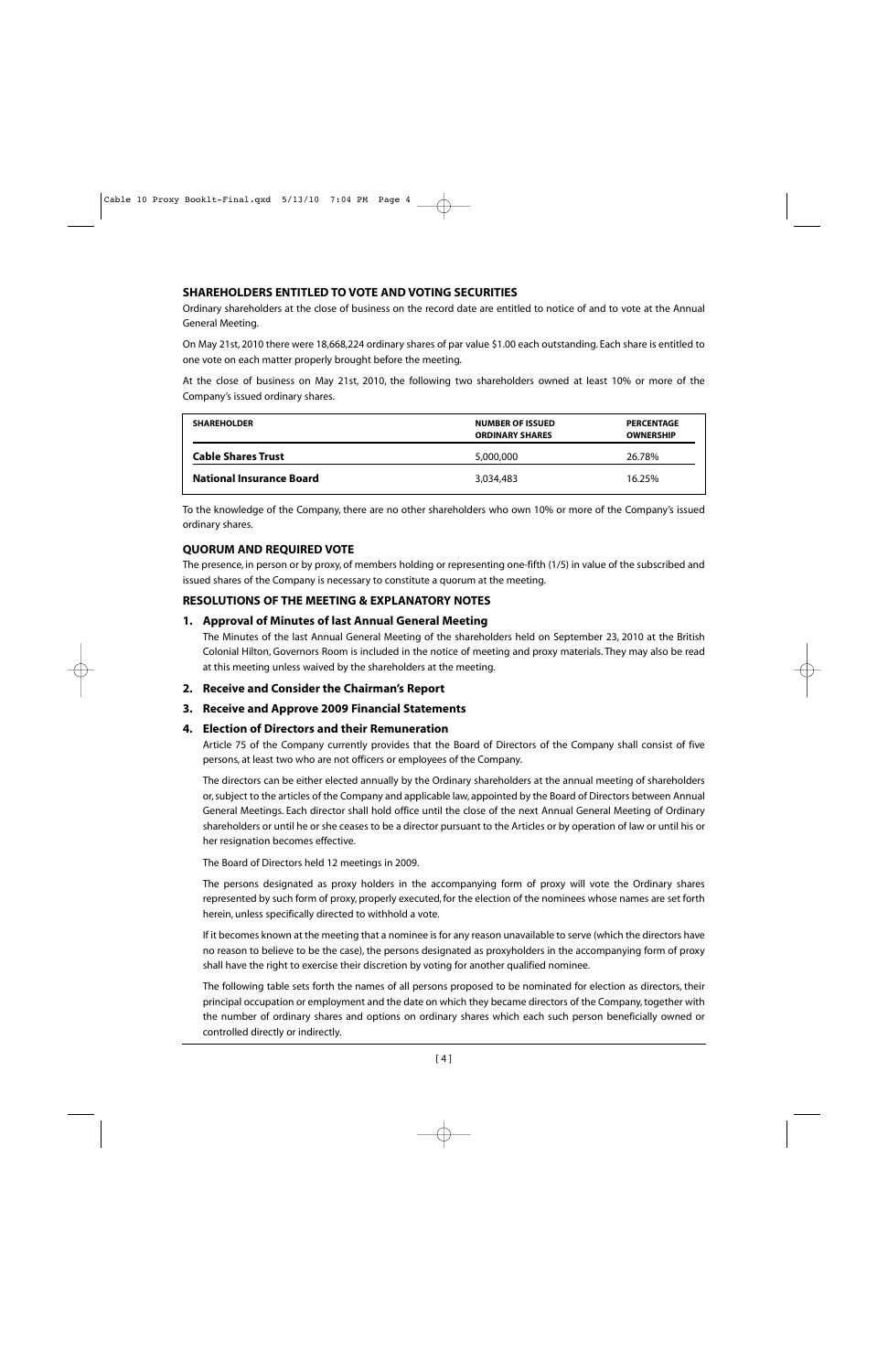| <b>NAME AND POSITION</b><br><b>OR OFFICE</b> | <b>PRINCIPAL OCCUPATION</b>                  | <b>DIRECTOR SINCE</b> | <b>NUMBER OF</b><br><b>ORDINARY SHARES</b> |
|----------------------------------------------|----------------------------------------------|-----------------------|--------------------------------------------|
| <b>Brendan Paddick</b>                       | Chief Executive Officer                      |                       |                                            |
|                                              | Columbus Communications Ltd.                 | 2002                  | Nil                                        |
| Sandra Knowles                               | General Manager,                             |                       |                                            |
|                                              | The Nassau Guardian (1844) Ltd. October 2007 |                       | Nil                                        |
| <b>Frank Watson</b>                          | Chairman, Airport Authority                  | October 2007          | 2,500                                      |
| <b>Philip Keeping</b>                        | Corporate Director                           | January 2010          | Nil                                        |
| Gary Kain                                    | Corporate Director                           | N/A                   | Nil                                        |

## **Compensation of Directors**

The Chairman receives \$25,000 and each non-executive director receives \$18,000 per annum for serving in their respective capacities. An additional \$1,200 is paid for each meeting attended. The compensation as stated will remain the same for 2010.

## **5. Confirmation and Approval of Dividends Paid**

During the year 2009 the Company paid dividends amounting to \$5,502,387 Million to its Ordinary shareholders.

## **6. Appointment of Auditors**

At the meeting, the Ordinary shareholders will be called upon to reappoint Deloitte & Touche, as the auditors of the Company to serve until the close of the next annual general meeting of the Company. To be effective, the resolution re-appointing Deloitte & Touche as the auditors of the Company must be approved by the majority of the votes cast by the holders of Ordinary Shares present in person, or represented by proxy, at the Meeting. The audit committee and the management of the Company recommend that the Ordinary shareholders vote for the reappointment of Deloitte & Touche. Arrangements have been made for one or more representatives of Deloitte & Touche to attend the meeting.

## **7. Ratification of Acts, Proceedings and Transactions of Directors and Officers**

Directors and officers of the Company owe a duty to the Company to act honestly and in good faith with a view to the best interests of the Company. By voting in favour of the following resolution you will be (a) approving and adopting all of the acts of the directors and officers of the Company in respect of the past fiscal year of the Company and (b) agreeing to the Company indemnifying and defending the directors and officers against any claims, actions and proceedings that may be brought against them as a result of any act performed or omitted to be done by any of them, acting in their respective capacities as directors and officers of the Company, except in the case of any bad faith, intentional misconduct or other cause for which indemnity is precluded by applicable law, as may be determined by a court.

*"RESOLVED that the Company does ratify, approve, sanction and confirm all acts, transactions and proceedings of the directors and officers of the Company from the previous fiscal year end December 31, 2008 to the last fiscal year end December 31, 2009 and further that the Company do fully and effectively indemnify and save harmless all directors and officers of the Company, otherwise than in respect of bad faith, intentional misconduct or other cause for which indemnity is precluded by applicable law, as may be determined by a court and the directors notwithstanding the personal interest of all of them, be authorized to execute on behalf of the Company an indemnity or indemnities in favour of such directors and officers as and when necessary and that in the event of any claim or necessity to defend proceedings against the directors or officers or any of them such defence is to be undertaken by the Company".*

## **8. Approve changes to the Memorandum and Articles of Association**

As a result of Columbus Communications Ltd. selling its shareholdings in the Company, a review and restatement of the Memorandum and Articles of Association is required. The Company is proposing to: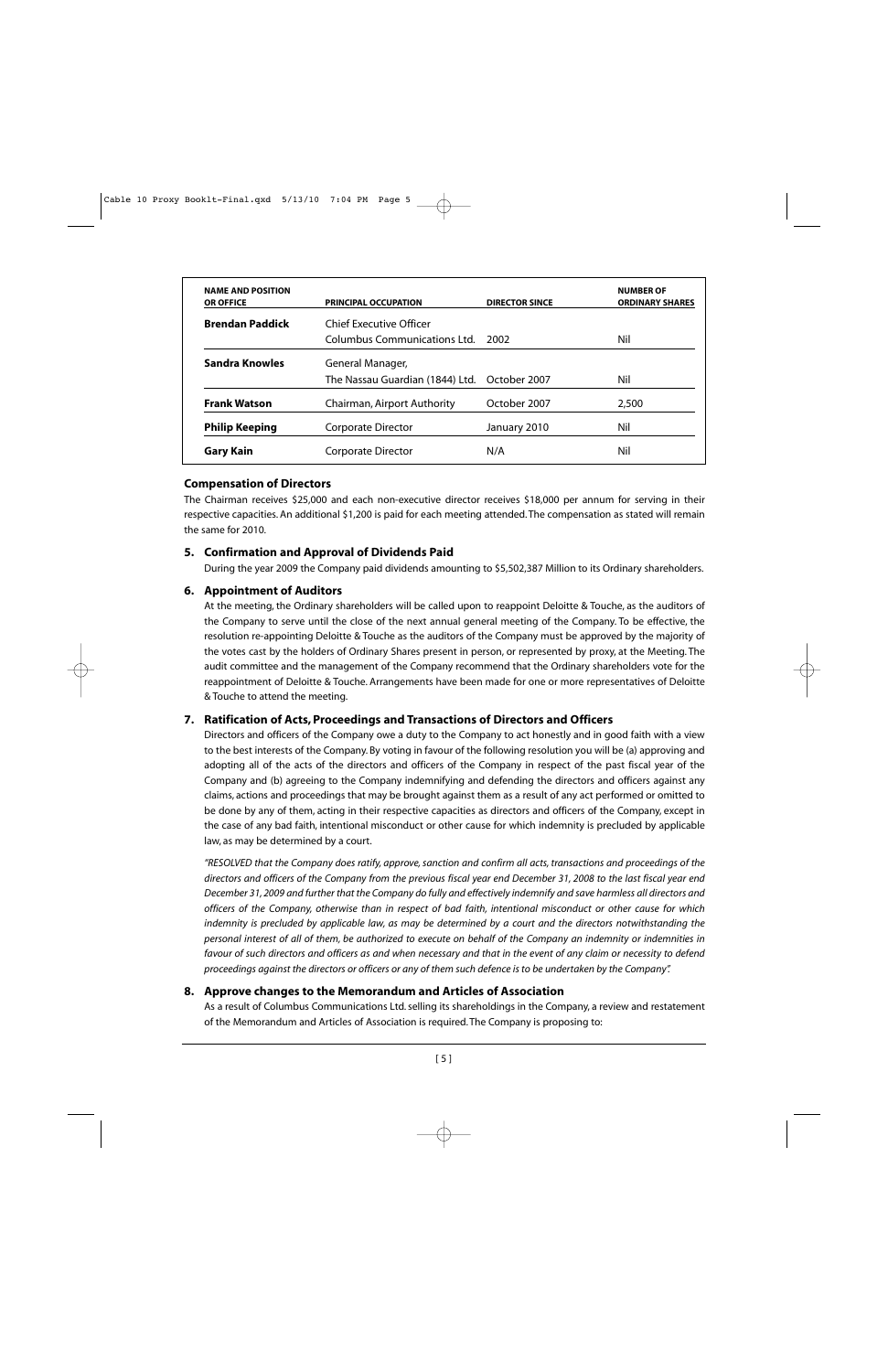- (a) Delete the special rights granted to Columbus Communications Ltd. as these are no longer applicable;
- (b) Require the Directors' written approval for any shareholder to hold more than 22% of the shares of the Company. This is in keeping with regulatory requirements and financial covenants binding the company and which require strict compliance;
- (c) Increase the number of Directors on the Board from five to six; It is being proposed that the Board's membership is increased to six persons and a requirement of independence for at least four of them. The amendment is being proposed to take into account the increased complexities of the business environment and regulatory and financial requirements which require strict compliance.
- (d) Rotate Directors and increase the tenure of a Director to three years; It is being proposed that directors are elected to serve a three year term and that at least two directors must retire at an Annual General Meeting. The object of this amendment is to rotate the membership on the Board while ensuring continuity.
- (e) To remove the Chairman of the Board of Directors as an officer of the Company. The requirement is proposed to ensure the Chairman's independence.
- (f ) Clarify the obligations of a director or officer contracting with the Company.
- (g) To restate and consolidate the Memorandum and Articles of Association resulting in one document containing all amendments as at the close of this Annual General Meeting.
- (h) In the event the resolution to increase the number of directors on the Board is approved by the shareholders, the Company will propose Anthony Butler as the additional director.

These are the major changes being proposed but Shareholders are advised to review the Proxy Form for more complete disclosure of the changes being proposed along with the Memorandum and Articles of Association of the Company. The Memorandum and Articles of Association are available on the Company's website.

## **EXECUTIVE COMPENSATION**

The members of executive management inclusive of the Directors of the Company received aggregate compensation, including salary, performance bonuses and post employment benefits amounting to \$2,351,164 in the financial year 2009.

The following table sets forth the name of each executive officer of the Company who beneficially owns or controls directly or indirectly ordinary shares of the Company.

| <b>NAME AND POSITION OF OFFICER</b>                           | <b>NUMBER OF ORDINARY SHARES</b> |
|---------------------------------------------------------------|----------------------------------|
| <b>Anthony Butler</b> – President and Chief Executive Officer | 4,600                            |
| <b>Barry Williams</b> - Senior Vice President/Finance         | 5,100                            |
| <b>John Gomez</b> – Vice President/Engineering                | 1.100                            |

## **Share Option Plan**

The Company does not currently offer a share option plan to its directors, executive management or employees. The Company has in place a share appreciation rights (SARs) plan that requires the Company to pay the intrinsic value of the SARs to the employee at the date of exercise. Participation in the plan is determined on certain criteria as approved by the Board of Directors and members of the plan are granted participation units which vest in increments over a 5-year period. Any vested units which remain after any vested period is carried over to the subsequent period up to the expiry date of the plan. Any units not exercised by the expiry date become void. The units do not represent shares in the Company and as such employees are not granted ownership rights through this plan. The units are also not entitled to receive dividends.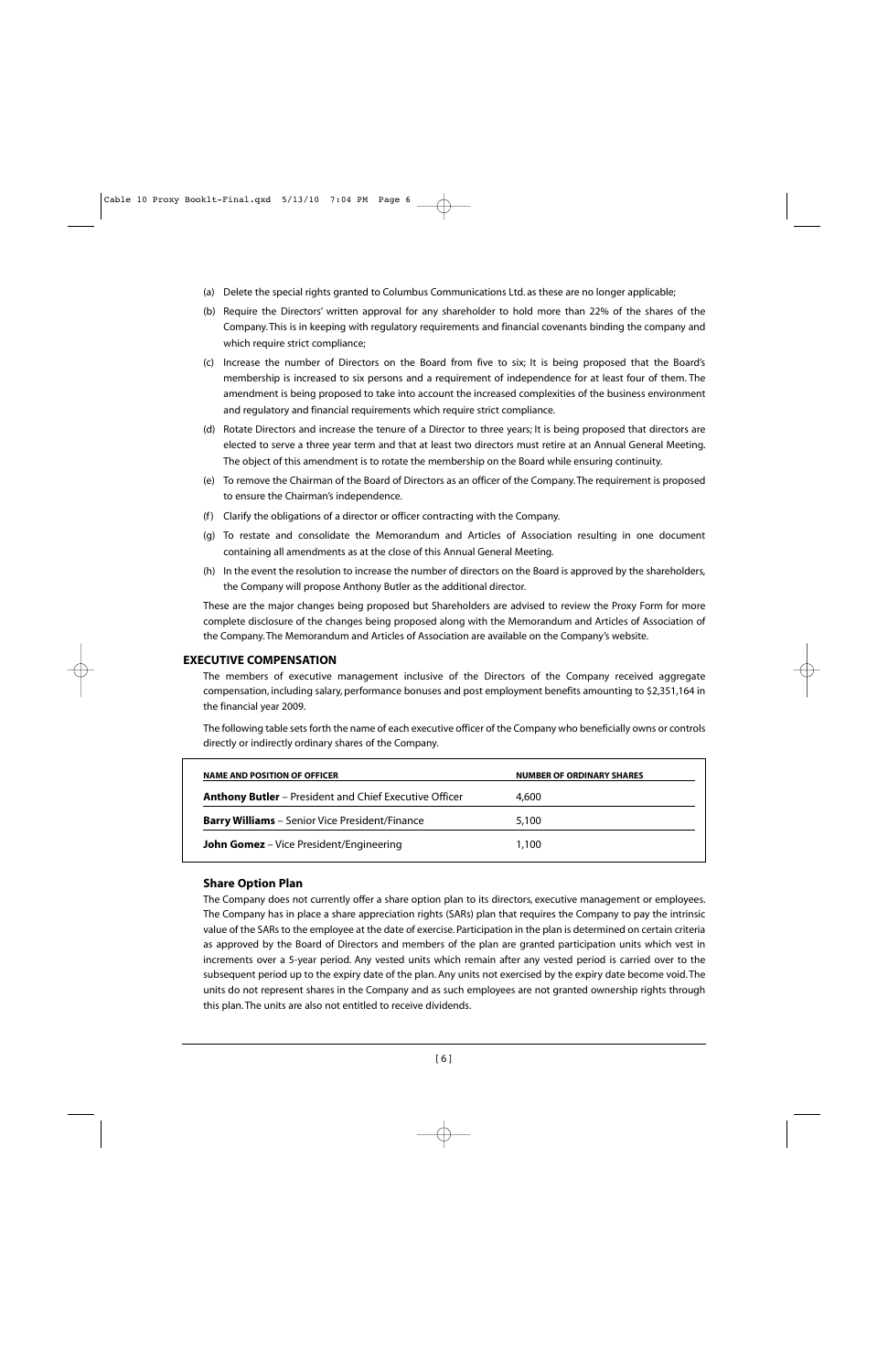#### **Compensation Committee Report on Executive Compensation**

The Compensation Committee of the Board of Directors has primary responsibility for the appointment, evaluation, and remuneration of key executives, and the design of the Company's compensation plans. The Board of Directors approves all matters related to compensation of the executive officers.

#### **Indebtedness of Management**

As at the end of the fiscal year and up to May 21st, 2010, the record date, there was no indebtedness outstanding from any of the directors or executive management.

#### **Directors and Management's Interest in Transactions**

The Company recorded the purchase of the 5,954,600 shares of the Company ("the Transaction") previously held by Columbus Communications Ltd. in 2009 in accordance with International Accounting Standards. Further details of the transaction are described in Note 11 in the Company's 2009 audited Financial Statements. As a direct result of the Transaction the Company entered into a purchase option and lease agreement for a one third interest in the Freeport Building, a management advisory services agreement and a Reciprocal Services agreement with Columbus Communications Inc. (the parent of Columbus Communications Ltd.). Under the latter two agreements each party provides certain services to the other in accordance with the terms of the agreements. These agreements do not constitute any ownership interest or control by Columbus in the operations of the Company in any respect as the Directors of the Company are overall responsible for all operations of the business.

#### **CORPORATE GOVERNANCE**

#### **Duties of the Board**

The Board of Directors of the Company has the obligation to oversee the conduct of the business of the Company and to supervise senior management who are responsible for the day-to-day conduct of the business. Except for the Compensation, Audit and Special Committees, no other responsibilities are delegated to sub-committees of the Board or senior management but all remains with the full board.

The Board of Directors deals with all matters that materially impact the Company.The determination as to whether board approval needs to be sought on a particular matter is the responsibility of the President and the Chief Executive Officer.

#### **Composition of the Board of Directors**

The Board of Directors of the Company is currently comprised of 5 members effective upon the election of directors at the Meeting. In the event the resolution to increase the number of directors is approved by the shareholders and the proposed additional director is elected, at the close of the meeting the Board will comprise 6 members.

#### **Committees of the Board of Directors**

The Board of Directors has delegated certain of its responsibilities to committees of the Board. Such committees are generally responsible for reviewing matters specified in their mandates and making recommendation to the Board, which retains ultimate decision-making authority. The Board of Directors has constituted the following committees:

- Compensation Committee
- Audit Committee

#### **Compensation Committee**

The Compensation Committee of the Board of Directors has primary responsibility for the appointment, evaluation, and remuneration of key executives, and the design of the Company's compensation plans. The Board of Directors approves all matters related to compensation of the executive officers.

#### **Audit Committee**

The Audit Committee is comprised of directors who are neither officers nor employees of the Company or any of its subsidiaries.The Audit Committee is responsible for the oversight of the financial reporting and internal controls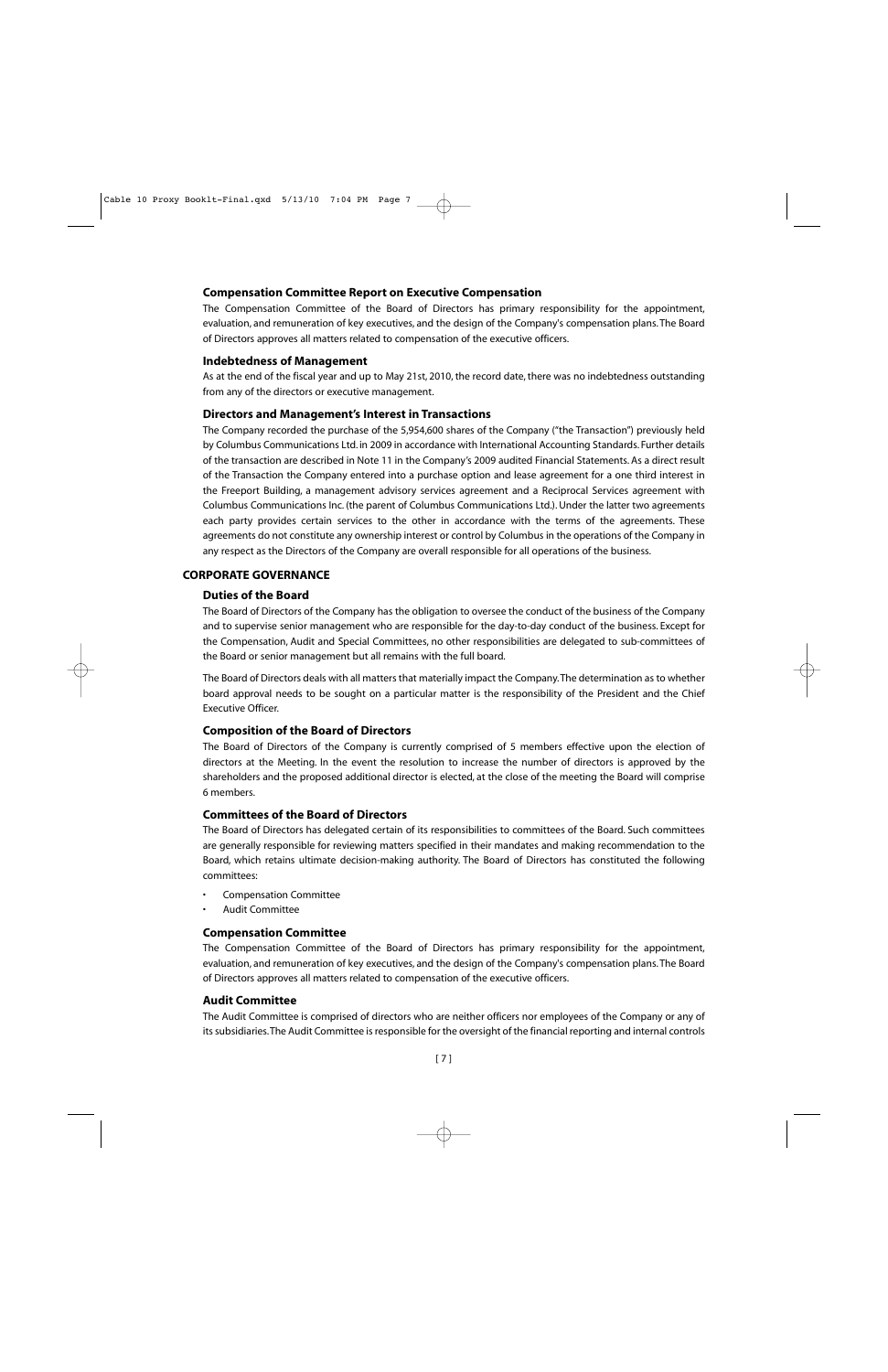of the Company, which includes the review and evaluation of the appropriate accounting principles and practices to be observed in the preparation of the accounts of the Company and its subsidiaries. The Audit Committee is responsible for the initial review of the Company's annual audited consolidated financial statements prior to consideration thereof by the Board of Directors. It approves the scope of the audit activities proposed each year to be conducted by the independent auditors. It also recommends the appointment and approves the terms of engagement of the independent auditors.

## **SHAREHOLDER FEEDBACK AND COMMUNICATION**

The Company's communications policy is reviewed by the Board of Directors of the Company periodically and provides that communications with all constituents will be made in a timely, accurate and effective manner. The Company communicates regularly with its shareholders through press releases, and quarterly and annual reports. At the Company's shareholders' meetings, a full opportunity is afforded to permit shareholders to ask questions concerning the Company's activities. Investor and shareholder concerns are addressed on an on-going basis through the office of the Corporate Secretary. Information about the Company is also available on the Company's Internet site at www.cablebahamas.com.The home page is updated regularly and permits access to quarterly reports, annual financial reports, press releases, product overviews, corporate environmental reports, and other information.

## **DIRECTORS' APPROVAL AND CERTIFICATE**

The contents and the sending of this Proxy Statement and Proxy Form have been approved by the Board of Directors of the Company. The foregoing contains no untrue statement of a material fact and does not omit to state a material fact that is required to be stated or that is necessary to make a statement not misleading in light of the circumstances in which it was made.

Dated at the City of Nassau, New Providence Island, in the Commonwealth of The Bahamas this 21st day of May, 2010.

Chairman Secretary

**Philip Keeping Community Community Barry Williams**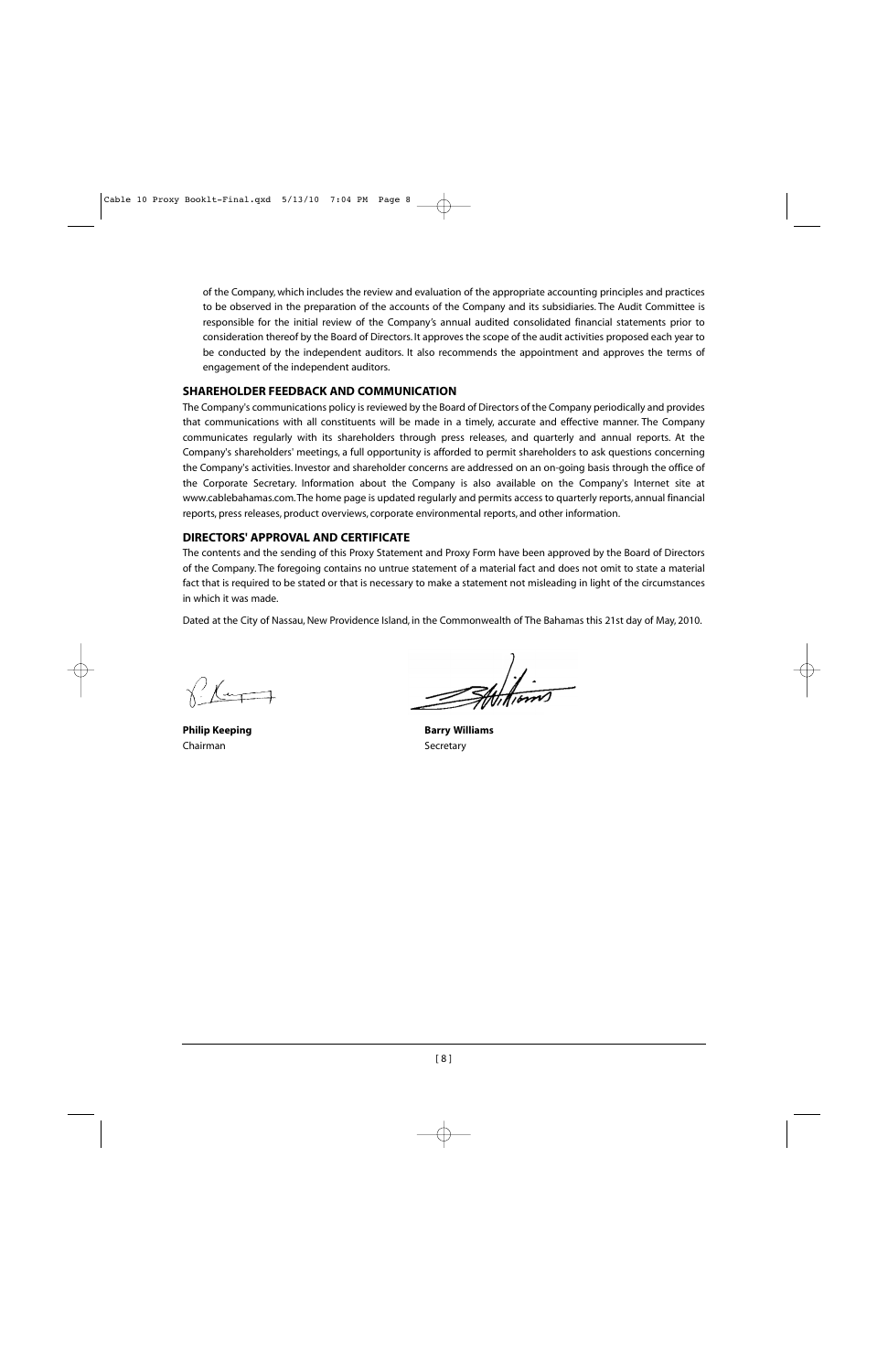## **CABLE BAHAMAS LTD. 2009 ANNUAL GENERAL MEETING OF SHAREHOLDERS MEETING MINUTES**

## **CABLE BAHAMAS LTD. ANNUAL MEETING OF SHAREHOLDERS HELD AT 6:00 P.M. ON SEPTEMBER 23, 2009 AT THE BRITISH COLONIAL HILTON HOTEL, NASSAU, BAHAMAS**

## **1. Call to Order and Introduction**

The Annual Meeting of Shareholders of Cable Bahamas Ltd. was called to order by Mr. Brendan Paddick, the Chairman of the Board of Directors. Mr. Paddick welcomed the Shareholders to the meeting on behalf of the Board of Directors and the Management of the Company.

Mr. Paddick advised the Shareholders that he would act as Chairman of the meeting and that Mrs. Michelle Pindling-Sands would act as Secretary of the meeting.

Mr. Paddick proceeded to introduce the members of the Board of Directors and Officers in attendance, namely: Mrs. Sandra Knowles, Mr. Frank Watson and Mr. Maxwell Parson. Apologies were given for Mr. John Risley.

The officers present were: Mr. Anthony Butler, President and Chief Operating Officer, Mr. Barry Williams Vice-President Finance, Mr. John Gomez, Vice President, Engineering and Mr. Blaine Schafer, Vice President Information and Telecoms Services.

Before continuing, the Chairman recognized the retirement of Jim Graham and expressed his gratitude to Jim Graham for his service to the Company and invited members to join him in expressing appreciation.

The Chairman also asked for a moment of silence in recognition of the passing of the late Franklyn Butler a major shareholder of the Company since the Company became a public company.

## **2. Appointment of Scrutineer**

The Chairman appointed Ms. Judy Higgs of Royal Fidelity Share Registrars and Transfer Agents Ltd. to act as Scrutineer of the meeting.

## **3. Tabling Notice of Meeting**

The Chairman requested Michelle Pindling-Sands as the Secretary of the Meeting to table proof of service of the Notice calling the meeting, the Form of Proxy and the Annual Report, and the Secretary of the Meeting duly complied by tabling the Certificate of the Company's Registrar Transfer Agent, as to the due mailing of the Notice, Form of proxy and the Annual Report. The Chairman ordered that these items be kept as part of the record of the meeting.

## **4. Quorum/Declaration of Regular Constitution of the Meeting**

The Chairman advised that a quorum was present and that the Scrutineer's report would be made during the course of the meeting. He then proceeded with the business of the meeting.

The Chairman declared that, as Notice of the meeting had been duly provided and a quorum of the Shareholders was present, the meeting was regularly called and properly constituted for the transaction of business and therefore proceeded to the business of the meeting.

## **5. Minutes of the last meeting of Shareholders**

The Chairman tabled the Minutes of the Annual General Meeting of the Shareholders held on the 25th June, 2008.

The Chairman advised that the Minutes were available for inspection at the meeting and were circulated to all shareholders. He then advised that he was prepared to receive a resolution that the reading of the Minutes be dispensed with and that the Minutes be adopted.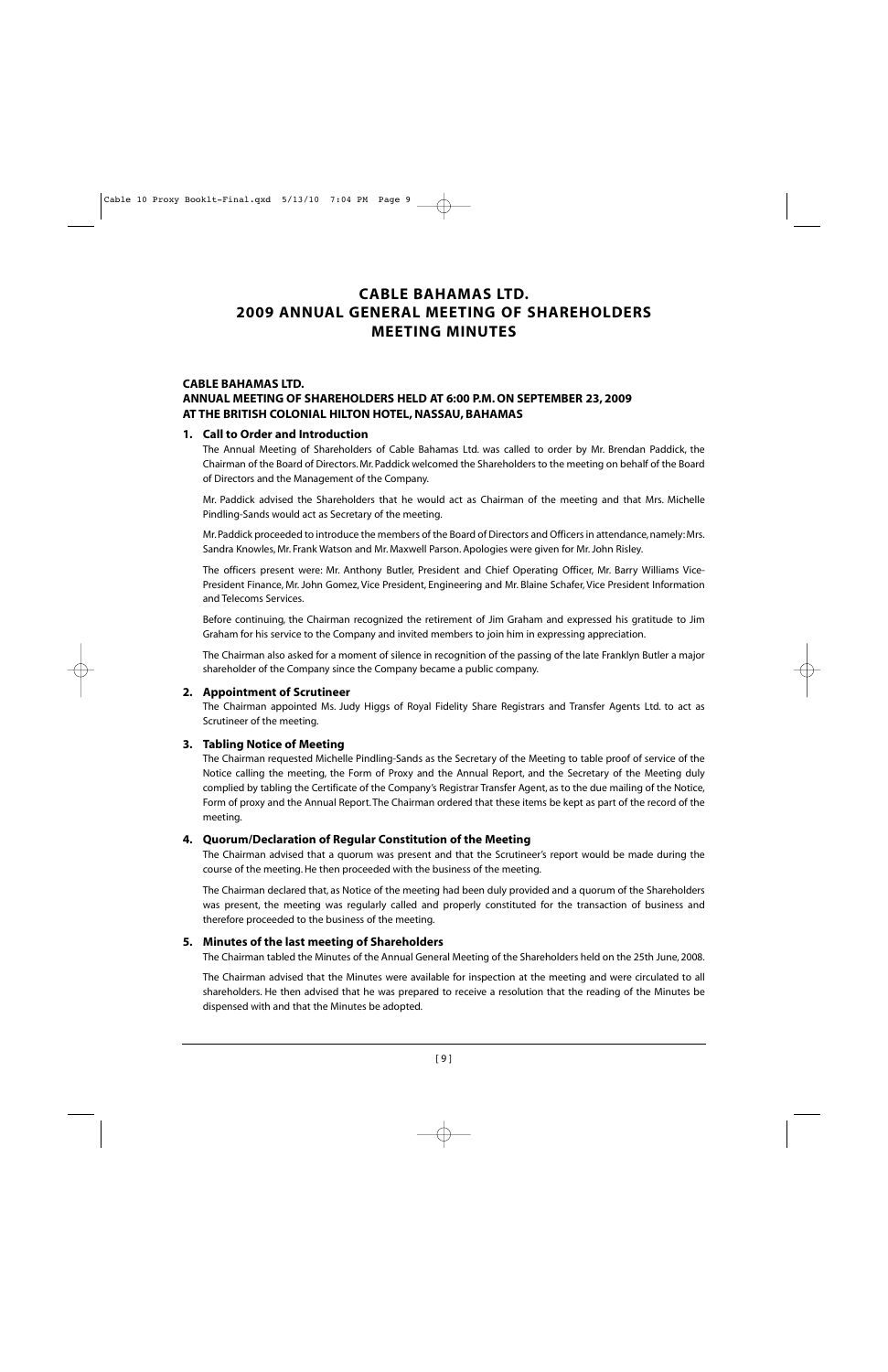A motion was made by Mr. David Burrows and seconded by Dr. Keva Bethel that the reading of the Minutes be dispensed with and that the Minutes be adopted.

## **6. Chairman's Report**

The Chairman then tabled his report and advised that it was included in the Company's Annual Report and that it was available for inspection. He then advised that he was prepared to receive a resolution that the reading of the reports be dispensed with and that the report be adopted.

A motion was made by Dr. Keva Bethel and seconded by Mr. David Burrows that reading be dispensed with and the Report adopted.

The Motion was put to a vote and carried.

## **7. Scrutineer's Report**

The Chairman informed the meeting that the Scrutineer's Report was ready and asked Ms. Judy Higgs of Royal Fidelity Share Registrars and Transfer Agents Ltd. to present her Report.

Ms. Higgs advised that the total shares represented at the meeting in person or by proxy were 11,695,786 representing 59.48% of the issued and outstanding shares of the Company.

## **8. Financial Statement and Report of Auditors**

The Chairman advised that a copy of the Financial Statements for the financial year ended 31st December, 2008 was mailed to each of the Shareholders of the Company. He further advised that the Financial Statements were comprised of the Consolidated Balance Sheet of the Company as at 31st December, 2008, the Consolidated Statement of Income, Consolidated Statement of Changes in Equity and the Consolidated Statement of Cash Flows for the year ended 31st December, 2008; and the Notes to the Consolidated Financial Statements.

The Chairman called upon Mr. Geoff Andrews of Deloitte & Touche to read in summary only the Opinion portion of the Report of the Auditors instead of the entire Report.

Mr. Andrews informed the meeting that the Report of the Auditors Deloitte & Touche was dated the 23rd February, 2009 and proceeded to read only the Opinion.

After the reading of the Opinion by Mr. Andrews, the Chairman informed the meeting that Mr. Andrews was available to respond to questions or comments from the Shareholders concerning the Auditors' Report. No questions or comments were made and the Chairman advised the Shareholders that he would entertain a motion for the adoption of the Financial Statements.

A motion was duly moved by Mr. Tyrone D'Arville seconded by Mr. Eric Russell and carried approving the Financial Statements.

## **9. Election of Directors**

The Chairman proceeded with the election of directors.

A motion was moved by Mr. Barry Williams as the Secretary of the Company and seconded by Ms.Velma Miller that Mrs. Sandra Knowles and Mr. Frank Watson be nominated to hold office until the next annual election of directors or until their successors are elected.

A motion was made by Mr. Ernie Blues and seconded by David Burrows that nominations be closed.

No further nomination was received and the two (2) persons nominated were elected Directors of the Company to hold office until the next Annual Meeting of the Shareholders or until their successors are elected.

A motion was moved by Mr. Tony Butler a proxyholder for Columbus Communications Limited and seconded by Mr. Max Parsons that Mr. Brendan Paddick, Mr. Maxwell Parsons and Mr. John Risley be elected by the proxyholders for Columbus Communications Limited to hold office until the next annual general meeting or until their successors are elected or appointed. Before proceeding with this vote, a question was raised by Mr. Richard Coulson inquiring about the reconstitution of the Board that was to occur as a result of the Private Placement of preference shares offered in July, 2009.The Chairman explained that because the preference share offering issued in July, 2009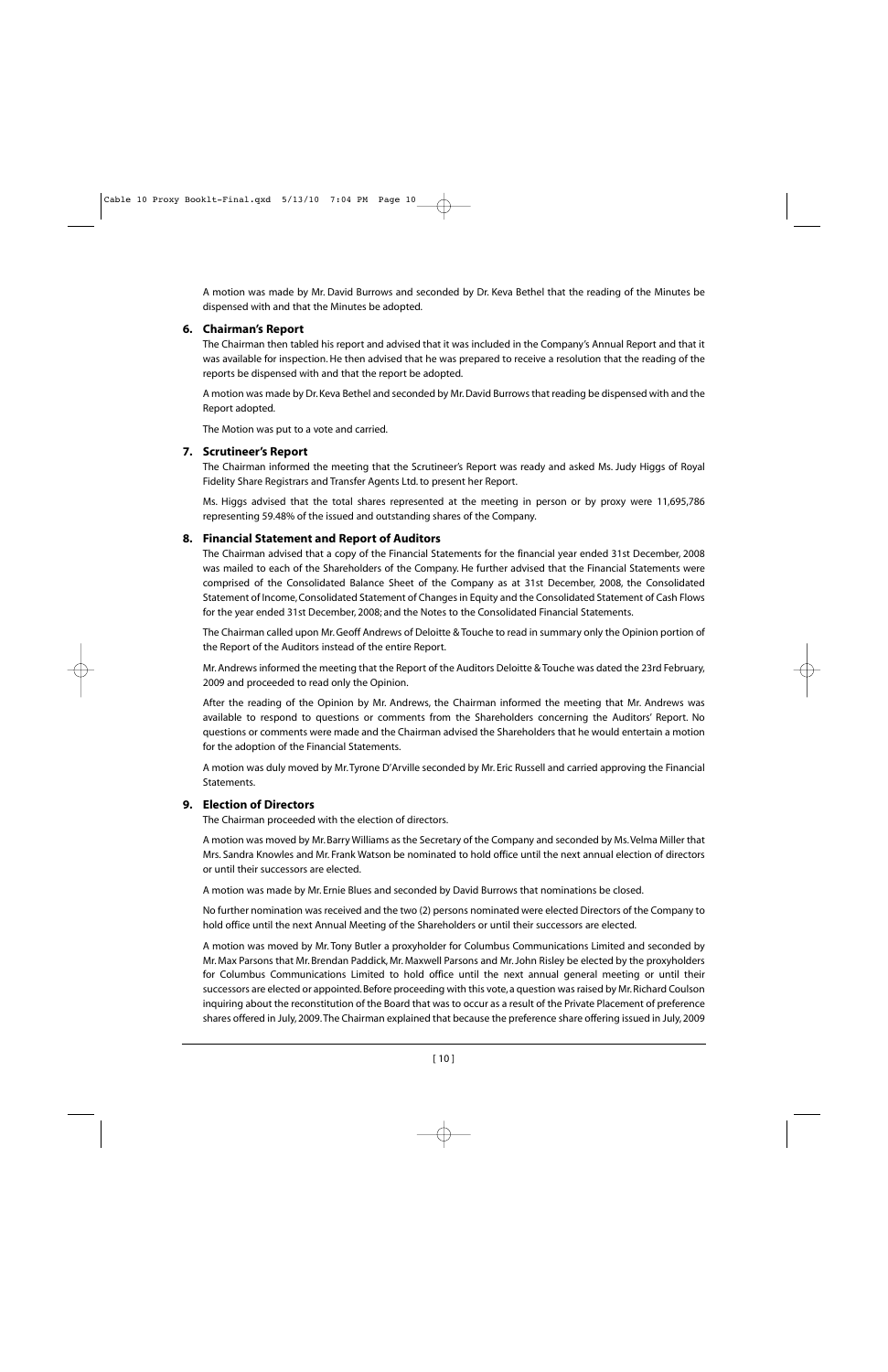was still not completed as their were still regulatory approvals out of the United States which were still pending and that once these final approvals were given, it is the intention of the Company to amend the Memorandum and Articles of Association removing the special rights of Columbus.

Another question was asked by Mr. Ernie Blues as to why it was that Shareholder approval was not being sought in connection with the acquisition of the shares held by Columbus Communications Limited and the Chairman responded by saying that on legal advice, no such approval was required to be obtained. Mr. Blues commented that it would seem that the matter was being rushed through to which the Chairman responded that meetings and discussions had been taking place over a year and that approximately 80% of the shareholders had been canvassed regarding the matter and it had been favourably received.

There being no further nominations the three (3) persons nominated by the proxyholders of Columbus Communications Limited were elected Directors of the Company.

## **10. Approval of Directors Remuneration**

(i) The Chairman invited a motion to approve the increase in remuneration to \$18,000.00 per annum for each non-executive director.

A motion was made by Mr. David Burrows and seconded by Dr. Keith Wisdom that the remuneration of \$18,000 per annum for each non-executive director to be approved.

(ii) The Chairman invited a motion to approve the increase in remuneration of the Chairman of the Board of Directors to \$25,000.00 per annum.

A motion was made by Dr. Keith Wisdom and seconded by Mr. David Burrows that the remuneration of \$25,000 per annum for the Chairman of the Board of be approved.

(iii) The Chairman invited a motion to approve the increase in attendance fee for each board meeting or committee meeting by non- executive directors of the Company to \$1,200.00 per meeting to a maximum of two meetings on any one day.

A motion was made by Dr. Keith Wisdom and seconded by Ms. Velma Miller and duly approved that attendance fee of \$1,200.00 be paid for each board meeting or committee meeting attended by non-executive directors of the Company to a maximum of two meetings on any one day.

## **11. Approval of Dividends paid in 2008**

The Chairman advised the Meeting that for the year ended December 31, 2008, the Company paid a total of \$4,726,913 million in dividends to its ordinary shareholders and he invited a motion to approve the dividends paid in 2008.

A motion was made by Dr. Keva Bethel and seconded by Mr. David Burrows to approve the dividends paid by the Company in 2008. The motion was duly carried.

## **12. Appointment of Auditors**

The Chairman invited a motion for the appointment of auditors.

A motion was duly made by Mr. David Burrows and seconded by Dr. Keith Wisdom that Deloitte & Touche be appointed Auditors of the Company to hold office until the next Annual General Meeting of the Shareholders or until a successor be appointed and that the directors be authorized to fix their remuneration.

The motion was put to a vote and carried.

The Chairman declared that Deloitte & Touche were appointed Auditors of the Company for the ensuing year and that the directors were authorized to fix their remuneration.

## **13. Amendment to the Articles of Association**

(i) The Chairman then explained that there were two housekeeping matters that needed attending to regarding amendments to the Articles of Association. The first matter was in connection with a change in the rights of the Series Two 7.5% Cumulative Preference Shares as a result of a meeting of the Series Two 7.5% Cumulative